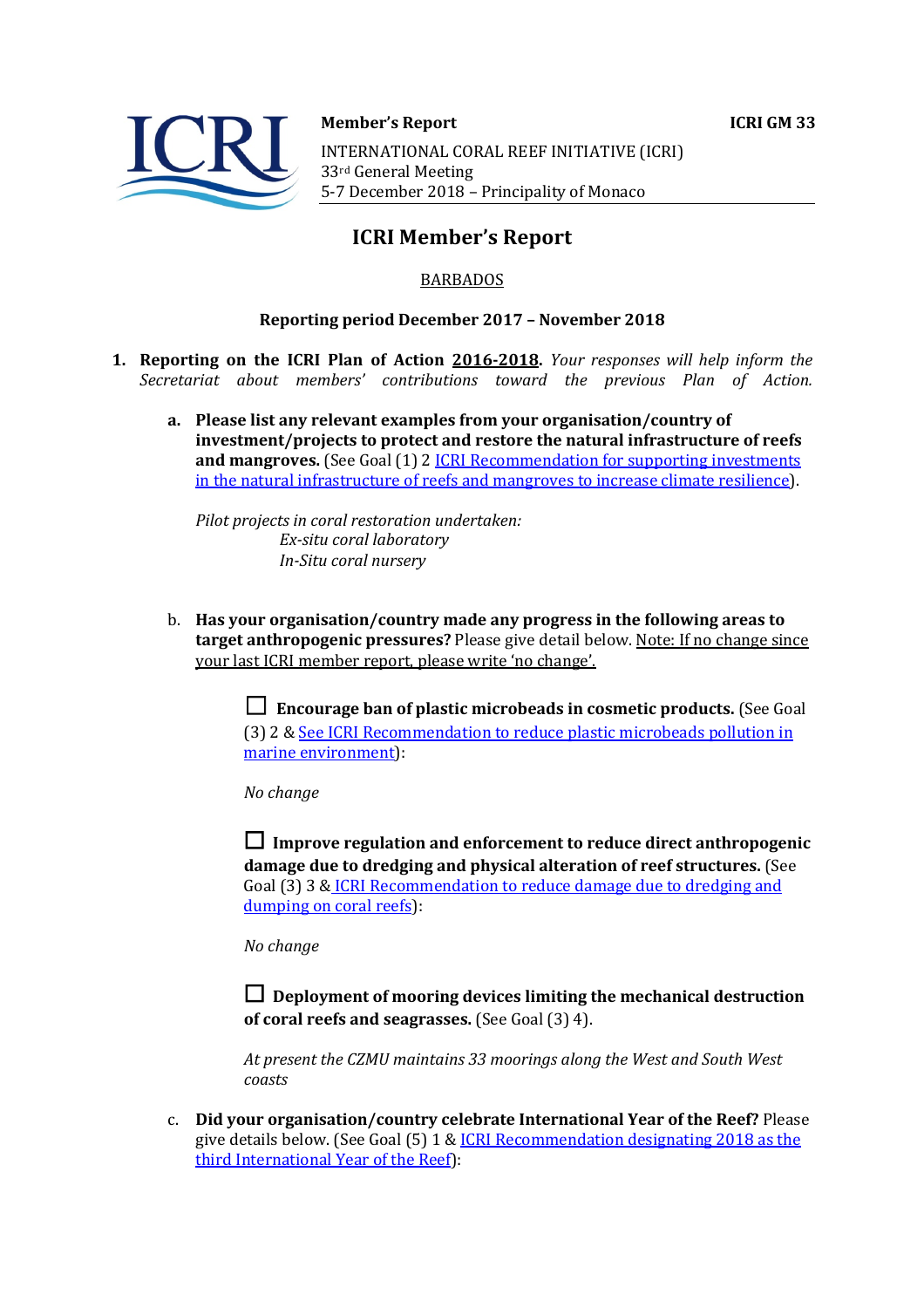Activities in Barbados held as part of International Year of the Reef (2018) included: *Opening Ceremony – Ceremony held to open year of the reef, held in conjunction with NGO Coastal Hikes*  $\cdot$  *Awareness raising hikes around Barbados during which key features and issues are discussed Camp Aquarius - Summer Camp targeting ages 4 to 18, through partnership with existing water-focused camp Coral Reef Symposium – Presentations and exhibits open to the general public on coral reefs* Radio and Television Interviews - Information on coral reefs disseminated *through radio and television*

2. Contribution to the ICRI Plan of Action 2018-2020 and upcoming ICRI general

**meetings.** *Your responses to the following questions will assist the Secretariat in assessing contributions towards the major themes of the draft ICRI Plan of Action 2018-2020.* 

### **Theme 1 - Promote effective and adaptable solutions to improve the protection of coral reefs**

a. Which of the below topics do you consider to be the three top challenges that **your organisation faces in managing coral reefs?** Please select from the options below:

| Climate change impacts                                |  |
|-------------------------------------------------------|--|
| Inadequate planning, zoning and management            |  |
| Unsustainable resource extraction                     |  |
| Tourism and recreation                                |  |
| Shipping                                              |  |
| Coastal development                                   |  |
| Dredging                                              |  |
| Illegal and destructive (UNSUSTAINABLE) fishing       |  |
| Fish and coral trade                                  |  |
| Marine debris                                         |  |
| Other. Please specify: Nearshore Marine Water Quality |  |

-

**-**

- b. **Please list any examples of innovative management practices that your organisation/country is involved in, such as use of VMS, drones & ecological mooring devices.** Include their limits, conditions of implementation, financing and an assessment of their results and links for more information if possible.
- c. Please list any examples of innovative funding for management that your **organisation/country is involved in.** Include their limits, conditions of implementation, financing and an assessment of their results and links for more information if possible.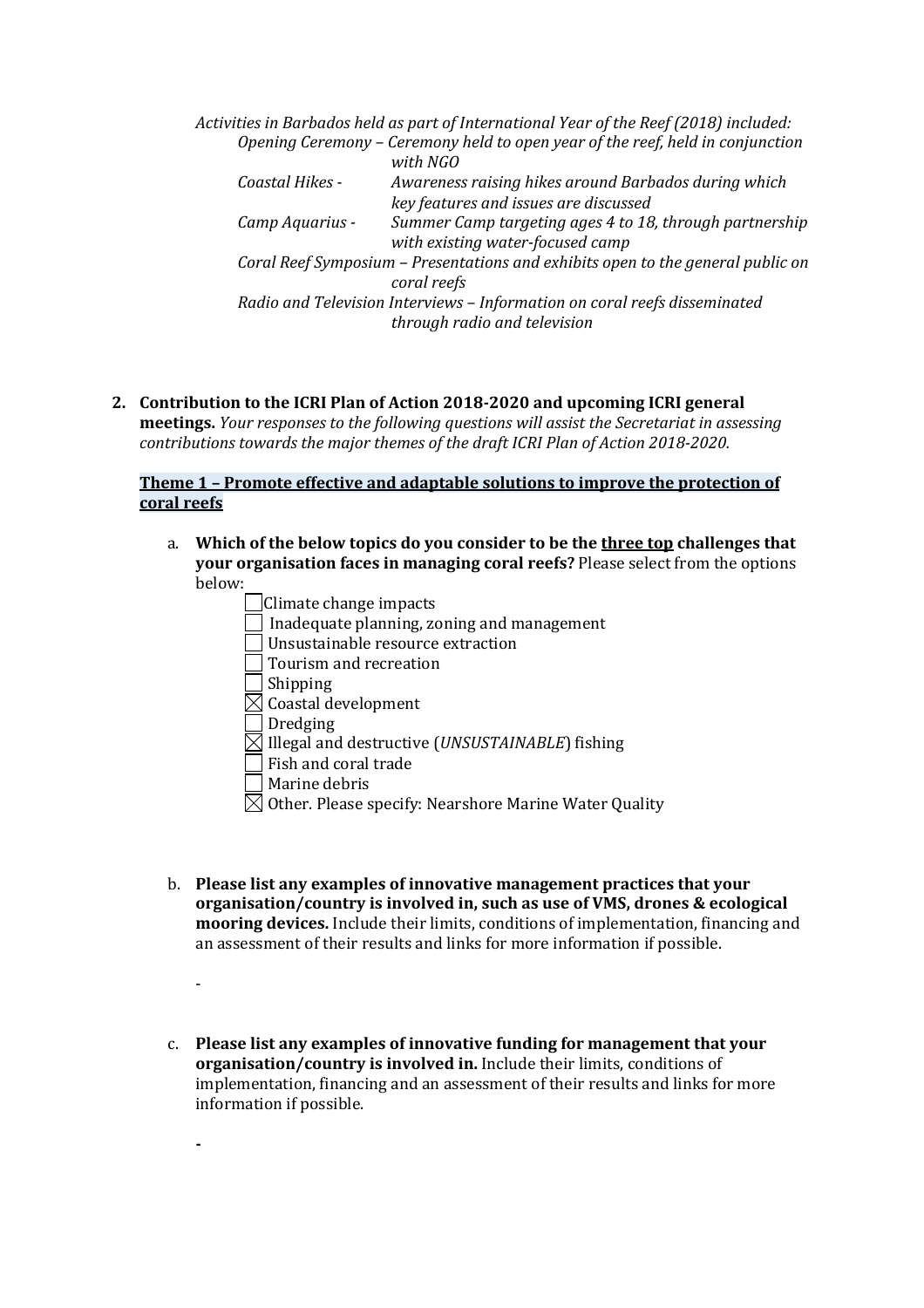- d. Please list any examples of leading practices, techniques and strategies for **building reef resilience that your organisation/country is involved in.** Include their limits, conditions of implementation, financing and an assessment of their results and links for more information if possible.
- e. Please list any examples of leading practice reef restoration mechanisms that **your organisation/country is involved in.** Include their limits, conditions of implementation, financing and an assessment of their results and links for more information if possible.

*Both In-situ and Ex-situ coral nurseries have been established using Acropora palmata,* Porites astroides, and Diploria strigosa. Material to supply nurseries sourced from wild populations by fragmentation. Financing was provided as part of an IDB-funded *project.*

#### **Theme 3 - Support communities reliant on coral reefs**

-

**f.** Is sustainable tourism development a significant challenge for your **organisation?** If so please include detail below of the kinds of challenges faced and your strategies to deal with them.

Tourism continues to be one of the major drivers of coastal infrastructure development. Weak EIA process often allows developers to do damage to marine ecosystems without *consequences.*

**g. Is your organisation involved in activities to raise awareness and encourage action to support communities reliant on coral reefs?** Please include details below.

The Coastal Zone Management Unit undertakes public education as required but for *International Year of the Reef, many of the initiatives undertaken were aimed at public awareness (see above)*

**Theme 4 - Help to reduce anthropogenic threats to coral reefs, particularly those that occur at a global or regional scale**

**h.** What activities is your organisation involved in to elevate awareness of the global nature of the threat of climate change to coral reefs? Please include details below

The CZMU undertakes public education as required on matters related to the significance and importance of reefs, their health and resilience and the need for their protection.

- **i.** Has your organisation made any progress in dealing with destructive fishing **and trade?** Please include details below. Poor fishing practices are raised as a concern with Fisheries Division
- j. Has your organisation made any progress in dealing with marine debris? Please include details below.